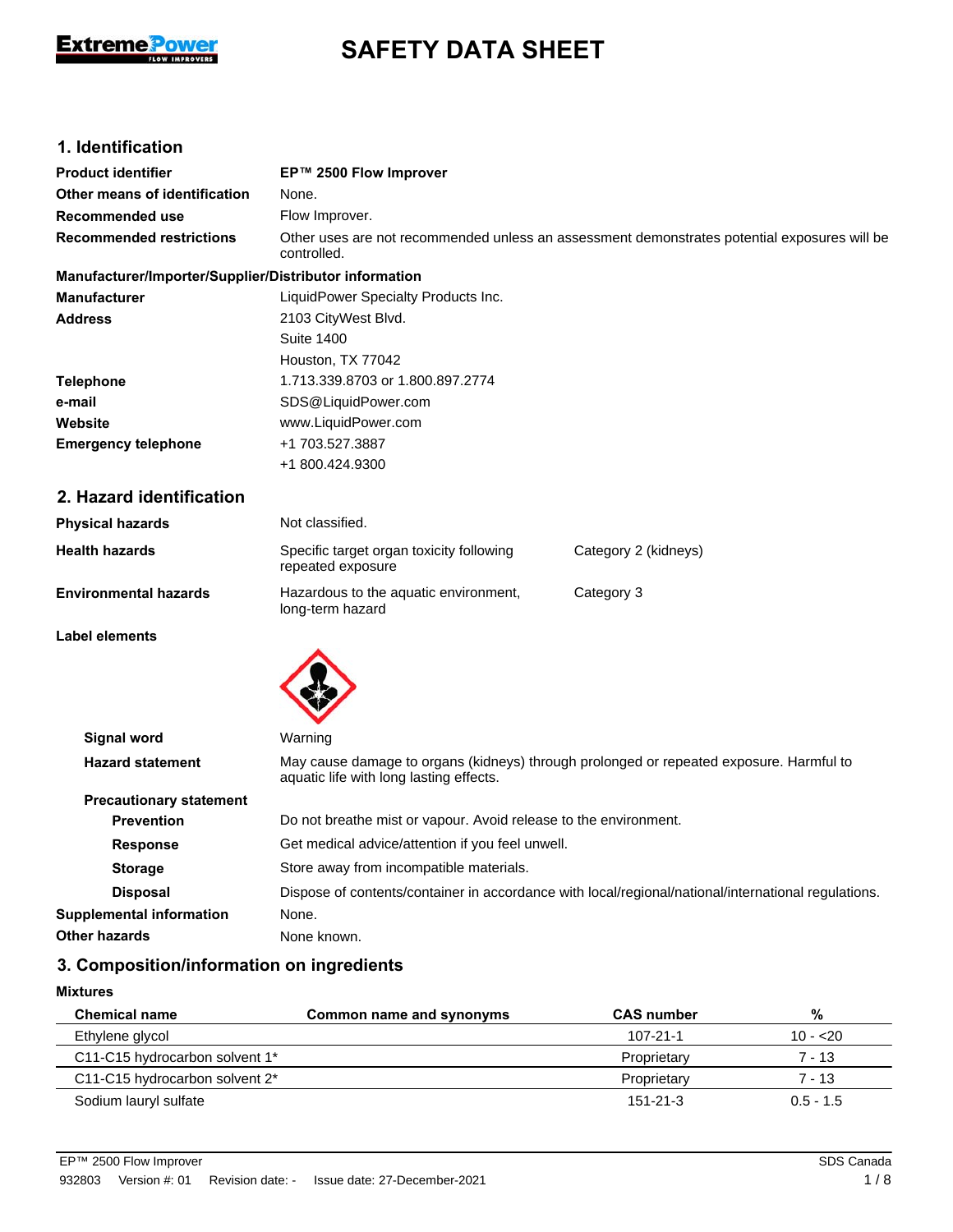| <b>Surfactant</b>                                                                |                                                                                                                                                                                                                                                                                                                                                                |                                                                                               |         |  |
|----------------------------------------------------------------------------------|----------------------------------------------------------------------------------------------------------------------------------------------------------------------------------------------------------------------------------------------------------------------------------------------------------------------------------------------------------------|-----------------------------------------------------------------------------------------------|---------|--|
| <b>Chemical name</b>                                                             | <b>Common name and synonyms</b>                                                                                                                                                                                                                                                                                                                                | <b>CAS number</b>                                                                             | %       |  |
| Alcohol ethoxylate 1*                                                            |                                                                                                                                                                                                                                                                                                                                                                | Proprietary                                                                                   | $1 - 5$ |  |
| Alcohol ethoxylate 2*                                                            |                                                                                                                                                                                                                                                                                                                                                                | Proprietary                                                                                   | $1 - 5$ |  |
| C12-C14 secondary alcohol ethoxylate*                                            |                                                                                                                                                                                                                                                                                                                                                                | 84133-50-6                                                                                    | $1 - 5$ |  |
| * See Section 15 for HMIRA status.                                               |                                                                                                                                                                                                                                                                                                                                                                |                                                                                               |         |  |
| <b>Composition comments</b>                                                      | Total hydrocarbon solvents concentration <13%.<br>Total alcohol ethoxylate concentration <6%.                                                                                                                                                                                                                                                                  |                                                                                               |         |  |
|                                                                                  | All concentrations are in percent by weight. Components not listed are either non-hazardous or are<br>below reportable limits.                                                                                                                                                                                                                                 |                                                                                               |         |  |
| 4. First-aid measures                                                            |                                                                                                                                                                                                                                                                                                                                                                |                                                                                               |         |  |
| <b>Inhalation</b>                                                                | Move to fresh air. Get medical attention if discomfort persists.                                                                                                                                                                                                                                                                                               |                                                                                               |         |  |
| <b>Skin contact</b>                                                              | Wash off with soap and water. Get medical attention if irritation develops and persists.                                                                                                                                                                                                                                                                       |                                                                                               |         |  |
| Eye contact                                                                      | Flush thoroughly with water. If irritation occurs, get medical assistance.                                                                                                                                                                                                                                                                                     |                                                                                               |         |  |
| Ingestion                                                                        | Rinse mouth. Get medical attention if symptoms occur.                                                                                                                                                                                                                                                                                                          |                                                                                               |         |  |
| <b>Most important</b><br>symptoms/effects, acute and<br>delayed                  | effects.                                                                                                                                                                                                                                                                                                                                                       | Direct contact with eyes may cause temporary irritation. Prolonged exposure may cause chronic |         |  |
| Indication of immediate<br>medical attention and special<br>treatment needed     | Provide general supportive measures and treat symptomatically. Keep victim under observation.<br>Symptoms may be delayed.                                                                                                                                                                                                                                      |                                                                                               |         |  |
| <b>General information</b>                                                       | If you feel unwell, seek medical advice (show the label where possible). Ensure that medical<br>personnel are aware of the material(s) involved, and take precautions to protect themselves.                                                                                                                                                                   |                                                                                               |         |  |
| 5. Fire-fighting measures                                                        |                                                                                                                                                                                                                                                                                                                                                                |                                                                                               |         |  |
| Suitable extinguishing media                                                     | Water fog. Alcohol resistant foam. Powder. Carbon dioxide (CO2).                                                                                                                                                                                                                                                                                               |                                                                                               |         |  |
| Unsuitable extinguishing<br>media                                                | Do not use water jet as an extinguisher, as this will spread the fire.                                                                                                                                                                                                                                                                                         |                                                                                               |         |  |
| Specific hazards arising from<br>the chemical                                    | During fire, gases hazardous to health may be formed.                                                                                                                                                                                                                                                                                                          |                                                                                               |         |  |
| Special protective equipment<br>and precautions for firefighters                 | Self-contained breathing apparatus and full protective clothing must be worn in case of fire.                                                                                                                                                                                                                                                                  |                                                                                               |         |  |
| <b>Fire fighting</b><br>equipment/instructions                                   | Move containers from fire area if you can do so without risk.                                                                                                                                                                                                                                                                                                  |                                                                                               |         |  |
| <b>Specific methods</b>                                                          | Use standard firefighting procedures and consider the hazards of other involved materials.                                                                                                                                                                                                                                                                     |                                                                                               |         |  |
| <b>General fire hazards</b>                                                      | No unusual fire or explosion hazards noted.                                                                                                                                                                                                                                                                                                                    |                                                                                               |         |  |
| 6. Accidental release measures                                                   |                                                                                                                                                                                                                                                                                                                                                                |                                                                                               |         |  |
| <b>Personal precautions,</b><br>protective equipment and<br>emergency procedures | Keep unnecessary personnel away. Keep people away from and upwind of spill/leak. Wear<br>appropriate protective equipment and clothing during clean-up. Do not breathe mist or vapour.<br>Ensure adequate ventilation. Local authorities should be advised if significant spillages cannot be<br>contained. For personal protection, see section 8 of the SDS. |                                                                                               |         |  |
| <b>Methods and materials for</b><br>containment and cleaning up                  | Large Spills: Stop the flow of material, if this is without risk. Dike the spilled material, where this is<br>possible. Absorb in vermiculite, dry sand or earth and place into containers. Following product<br>recovery, flush area with water.                                                                                                              |                                                                                               |         |  |
|                                                                                  | Small Spills: Wipe up with absorbent material (e.g. cloth, fleece). Clean surface thoroughly to<br>remove residual contamination.                                                                                                                                                                                                                              |                                                                                               |         |  |
|                                                                                  | Nove return epille to original containers for reluse. For waste disposal, see section 12 of the SDS                                                                                                                                                                                                                                                            |                                                                                               |         |  |

**Environmental precautions**

Never return spills to original containers for re-use. For waste disposal, see section 13 of the SDS. Avoid release to the environment. Inform appropriate managerial or supervisory personnel of all environmental releases. Prevent further leakage or spillage if safe to do so. Avoid discharge into drains, water courses or onto the ground.

# **7. Handling and storage**

Do not breathe mist or vapour. Avoid prolonged exposure. Provide adequate ventilation. Wear appropriate personal protective equipment. Avoid release to the environment. Observe good industrial hygiene practices. **Precautions for safe handling**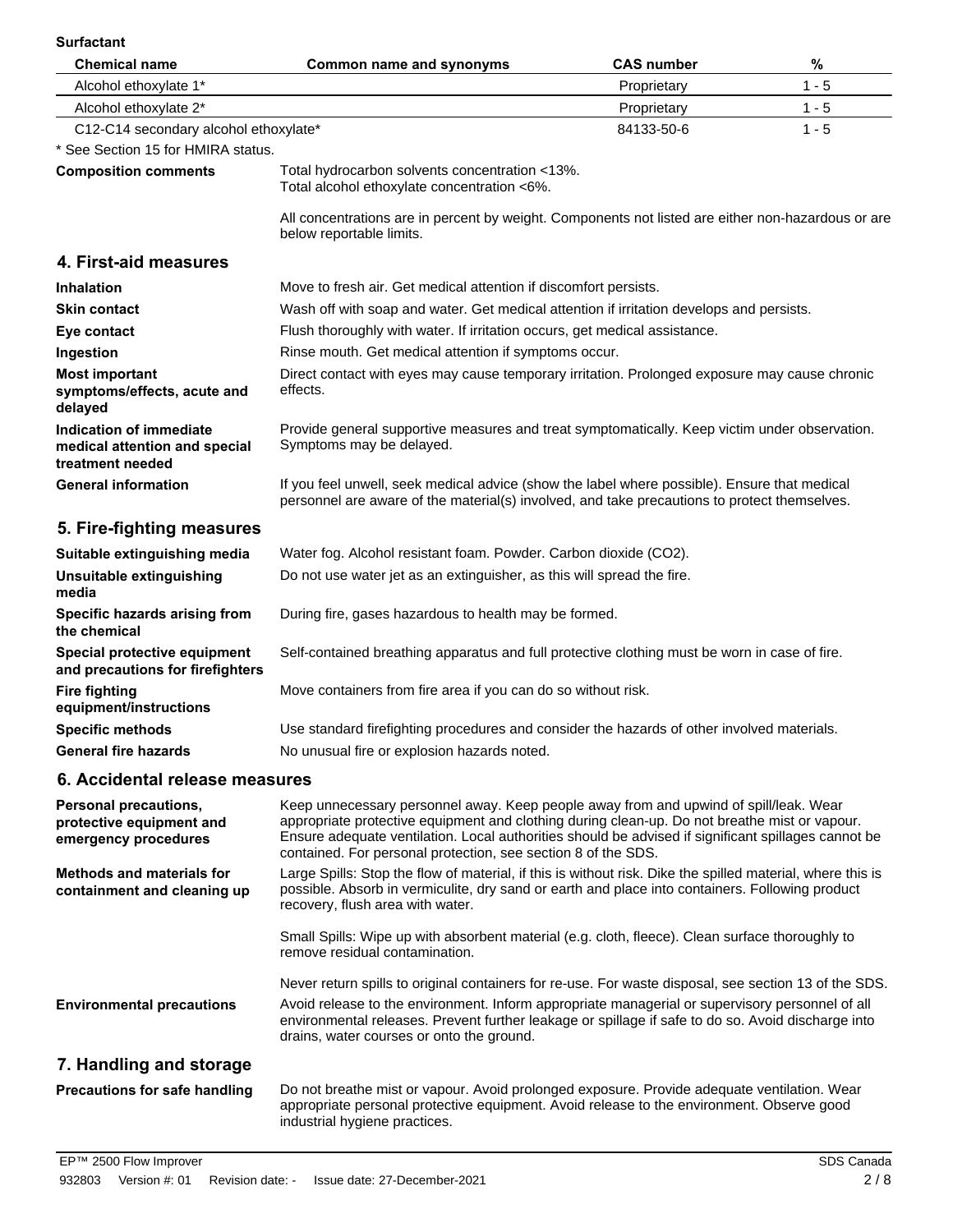## **8. Exposure controls/personal protection**

| <b>Occupational exposure limits</b>                          |                                                                                                                |              |                     |
|--------------------------------------------------------------|----------------------------------------------------------------------------------------------------------------|--------------|---------------------|
| <b>US. ACGIH Threshold Limit Values</b><br><b>Components</b> |                                                                                                                | <b>Value</b> | <b>Form</b>         |
|                                                              | <b>Type</b>                                                                                                    |              |                     |
| C11-C15 hydrocarbon<br>solvent 1*                            | <b>TWA</b>                                                                                                     | 200 mg/m3    | Non-aerosol.        |
| Ethylene glycol (CAS<br>$107 - 21 - 1$                       | <b>STEL</b>                                                                                                    | 10 mg/m3     | Aerosol, inhalable. |
|                                                              |                                                                                                                | 50 ppm       | Vapor fraction      |
|                                                              | <b>TWA</b>                                                                                                     | 25 ppm       | Vapor fraction      |
| <b>Components</b>                                            | Canada. Alberta OELs (Occupational Health & Safety Code, Schedule 1, Table 2)<br><b>Type</b>                   | <b>Value</b> | Form                |
| C11-C15 hydrocarbon<br>solvent 1*                            | <b>TWA</b>                                                                                                     | 200 mg/m3    | Vapour.             |
| Ethylene glycol (CAS<br>$107 - 21 - 1$                       | Ceiling                                                                                                        | 100 mg/m3    |                     |
| Safety Regulation 296/97, as amended)                        | Canada. British Columbia OELs. (Occupational Exposure Limits for Chemical Substances, Occupational Health and  |              |                     |
| <b>Components</b>                                            | <b>Type</b>                                                                                                    | Value        | <b>Form</b>         |
| C11-C15 hydrocarbon<br>solvent 1*                            | <b>TWA</b>                                                                                                     | 200 mg/m3    | Non-aerosol.        |
| Ethylene glycol (CAS<br>$107 - 21 - 1$                       | Ceiling                                                                                                        | 100 mg/m3    | Aerosol             |
|                                                              |                                                                                                                | 50 ppm       | Vapour.             |
|                                                              | <b>STEL</b>                                                                                                    | 20 mg/m3     | Particulate.        |
|                                                              | <b>TWA</b>                                                                                                     | 10 mg/m3     | Particulate.        |
|                                                              | Canada. Manitoba OELs (Reg. 217/2006, The Workplace Safety And Health Act)                                     |              |                     |
| <b>Components</b>                                            | <b>Type</b>                                                                                                    | Value        | Form                |
| C11-C15 hydrocarbon<br>solvent 1*                            | <b>TWA</b>                                                                                                     | 200 mg/m3    | Non-aerosol.        |
| Ethylene glycol (CAS<br>$107 - 21 - 1$                       | <b>STEL</b>                                                                                                    | 10 mg/m3     | Aerosol, inhalable. |
|                                                              |                                                                                                                | 50 ppm       | Vapor fraction      |
|                                                              | <b>TWA</b>                                                                                                     | 25 ppm       | Vapor fraction      |
| <b>Publication (New Brunswick Regulation 91-191)</b>         | Canada. New Brunswick OELs: Threshold Limit Values (TLVs) Based on the 1991 and 1997 ACGIH TLVs and BEIs       |              |                     |
| <b>Components</b>                                            | <b>Type</b>                                                                                                    | Value        | Form                |
| Ethylene glycol (CAS<br>$107 - 21 - 1$                       | Ceiling                                                                                                        | 100 mg/m3    | Aerosol             |
|                                                              | Canada. Ontario OELs. (Control of Exposure to Biological or Chemical Agents)                                   |              |                     |
| <b>Components</b>                                            | <b>Type</b>                                                                                                    | Value        | Form                |
| C11-C15 hydrocarbon<br>solvent 1*                            | <b>TWA</b>                                                                                                     | 200 mg/m3    | Non-aerosol.        |
| Ethylene glycol (CAS<br>$107 - 21 - 1$                       | <b>STEL</b>                                                                                                    | 10 mg/m3     | Aerosol, inhalable. |
| <b>Components</b>                                            | Canada. Quebec OELs. (Ministry of Labor - Regulation respecting occupational health and safety)<br><b>Type</b> | Value        | Form                |
| Ethylene glycol (CAS<br>$107 - 21 - 1$                       | Ceiling                                                                                                        | 127 mg/m $3$ | Vapor and mist.     |
|                                                              |                                                                                                                | 50 ppm       | Vapor and mist.     |
|                                                              |                                                                                                                |              |                     |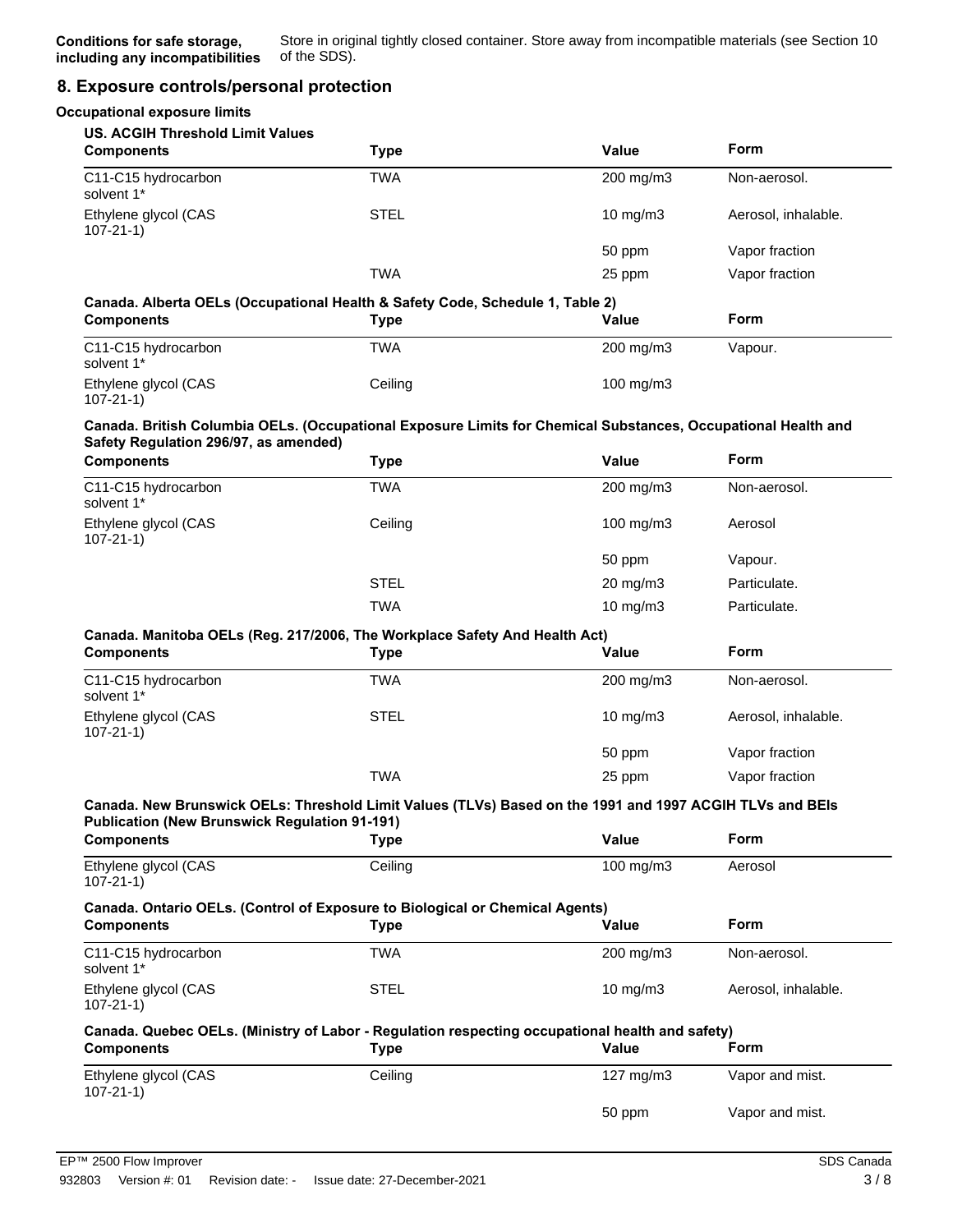| Canada. Saskatchewan OELs (Occupational Health and Safety Regulations, 1996, Table 21)<br><b>Components</b> | <b>Type</b>                                                                                                                                                                                                                                                                                                                                                        |                                   | Value     | Form    |
|-------------------------------------------------------------------------------------------------------------|--------------------------------------------------------------------------------------------------------------------------------------------------------------------------------------------------------------------------------------------------------------------------------------------------------------------------------------------------------------------|-----------------------------------|-----------|---------|
| C11-C15 hydrocarbon<br>solvent 1*                                                                           | 15 minute                                                                                                                                                                                                                                                                                                                                                          |                                   | 250 mg/m3 | Vapour. |
|                                                                                                             | 8 hour                                                                                                                                                                                                                                                                                                                                                             |                                   | 200 mg/m3 | Vapour. |
| Ethylene glycol (CAS<br>$107 - 21 - 1$                                                                      | Ceiling                                                                                                                                                                                                                                                                                                                                                            |                                   | 100 mg/m3 | Aerosol |
| <b>Biological limit values</b>                                                                              | No biological exposure limits noted for the ingredient(s).                                                                                                                                                                                                                                                                                                         |                                   |           |         |
| <b>Exposure guidelines</b>                                                                                  |                                                                                                                                                                                                                                                                                                                                                                    |                                   |           |         |
| Canada - Alberta OELs: Skin designation                                                                     |                                                                                                                                                                                                                                                                                                                                                                    |                                   |           |         |
| C11-C15 hydrocarbon solvent 1* (CAS Proprietary)<br>Canada - British Columbia OELs: Skin designation        |                                                                                                                                                                                                                                                                                                                                                                    | Can be absorbed through the skin. |           |         |
| C11-C15 hydrocarbon solvent 1* (CAS Proprietary)<br>Canada - Manitoba OELs: Skin designation                |                                                                                                                                                                                                                                                                                                                                                                    | Can be absorbed through the skin. |           |         |
| C11-C15 hydrocarbon solvent 1* (CAS Proprietary)<br>Canada - Ontario OELs: Skin designation                 |                                                                                                                                                                                                                                                                                                                                                                    | Danger of cutaneous absorption    |           |         |
| C11-C15 hydrocarbon solvent 1* (CAS Proprietary)<br>Canada - Saskatchewan OELs: Skin designation            |                                                                                                                                                                                                                                                                                                                                                                    | Can be absorbed through the skin. |           |         |
| C11-C15 hydrocarbon solvent 1* (CAS Proprietary)<br>US ACGIH Threshold Limit Values: Skin designation       |                                                                                                                                                                                                                                                                                                                                                                    | Can be absorbed through the skin. |           |         |
| C11-C15 hydrocarbon solvent 1* (CAS Proprietary)                                                            |                                                                                                                                                                                                                                                                                                                                                                    | Danger of cutaneous absorption    |           |         |
| Appropriate engineering<br>controls                                                                         | Good general ventilation should be used. Ventilation rates should be matched to conditions. If<br>applicable, use process enclosures, local exhaust ventilation, or other engineering controls to<br>maintain airborne levels below recommended exposure limits. If exposure limits have not been<br>established, maintain airborne levels to an acceptable level. |                                   |           |         |
| Individual protection measures, such as personal protective equipment                                       |                                                                                                                                                                                                                                                                                                                                                                    |                                   |           |         |
| <b>Eye/face protection</b>                                                                                  | Wear safety glasses with side shields (or goggles). Wear face shield if there is risk of splashes.                                                                                                                                                                                                                                                                 |                                   |           |         |
| <b>Skin protection</b><br><b>Hand protection</b>                                                            | Wear appropriate chemical resistant gloves.                                                                                                                                                                                                                                                                                                                        |                                   |           |         |
| Other                                                                                                       |                                                                                                                                                                                                                                                                                                                                                                    |                                   |           |         |
| <b>Respiratory protection</b>                                                                               | Normal work clothing (long sleeved shirts and long pants) is recommended.<br>In case of accident and/or inadequate ventilation, use respiratory protection with organic vapour<br>cartridge.                                                                                                                                                                       |                                   |           |         |
| <b>Thermal hazards</b>                                                                                      | Not applicable.                                                                                                                                                                                                                                                                                                                                                    |                                   |           |         |
| <b>General hygiene</b><br>considerations                                                                    | Always observe good personal hygiene measures, such as washing after handling the material<br>and before eating, drinking, and/or smoking. Routinely wash work clothing and protective<br>equipment to remove contaminants.                                                                                                                                        |                                   |           |         |
| 9. Physical and chemical properties                                                                         |                                                                                                                                                                                                                                                                                                                                                                    |                                   |           |         |
| Appearance                                                                                                  |                                                                                                                                                                                                                                                                                                                                                                    |                                   |           |         |
| <b>Physical state</b>                                                                                       | Liquid.                                                                                                                                                                                                                                                                                                                                                            |                                   |           |         |
| Form                                                                                                        | Liquid.                                                                                                                                                                                                                                                                                                                                                            |                                   |           |         |

| Colour                                       | White.                 |
|----------------------------------------------|------------------------|
| Odour                                        | Mild.                  |
| Odour threshold                              | Not available.         |
| рH                                           | $6 - 9$                |
| Melting point/freezing point                 | $-23$ °C (-9.4 °F)     |
| Initial boiling point and boiling<br>range   | 106 °C (222.8 °F)      |
| Flash point                                  | $>200$ °F / $>93.4$ °C |
| <b>Evaporation rate</b>                      | Not available.         |
| Flammability (solid, gas)                    | Not applicable.        |
| Upper/lower flammability or explosive limits |                        |
| Explosive limit - lower (%)                  | Not available.         |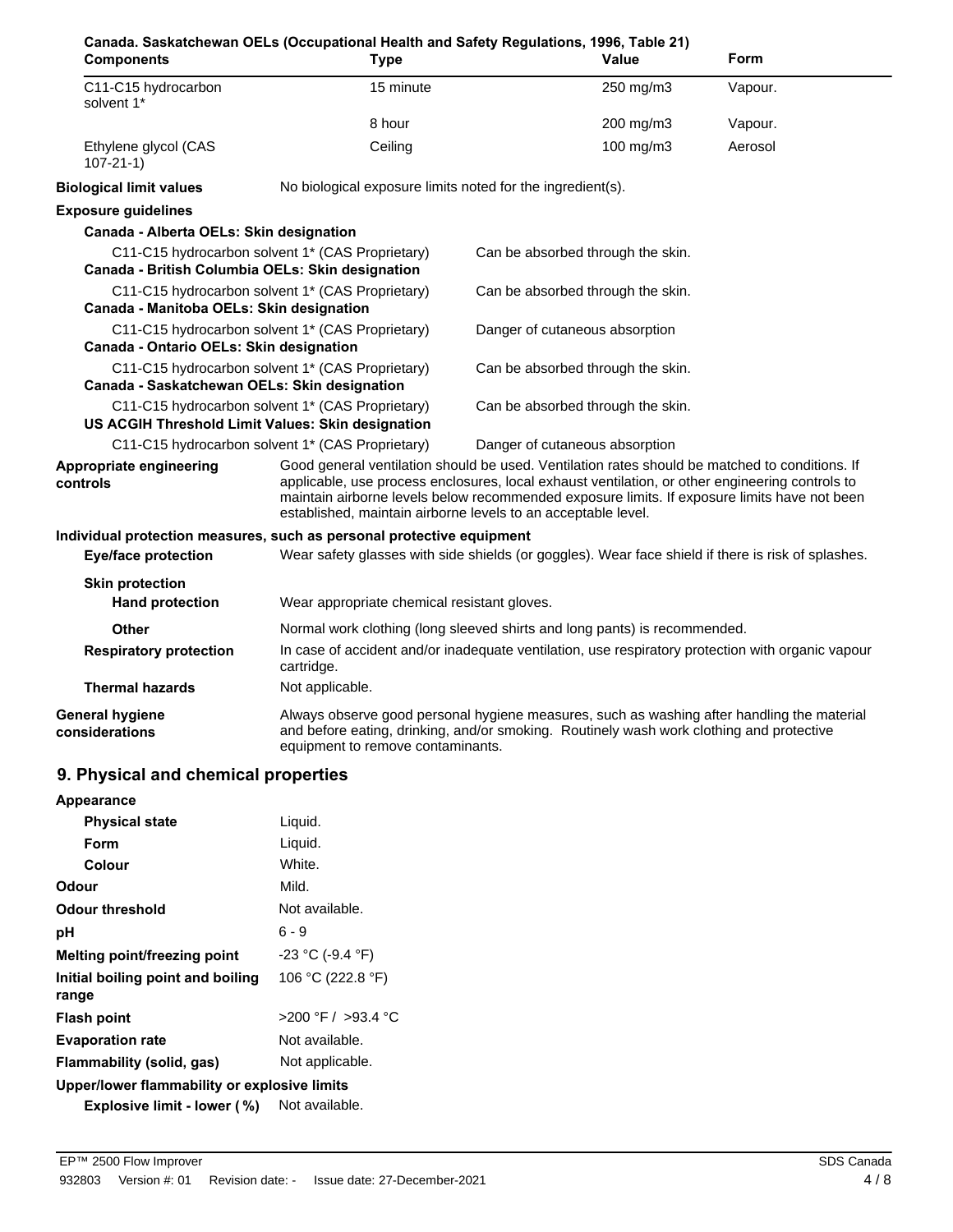| Explosive limit – upper<br>(%)                    | Not available.                                   |
|---------------------------------------------------|--------------------------------------------------|
| Vapour pressure                                   | 24 mmHg @ 25 °C                                  |
| <b>Vapour density</b>                             | < 1                                              |
| <b>Relative density</b>                           | $0.96 - 1.02$ (25°C / 77°F)                      |
| Solubility(ies)                                   |                                                  |
| Solubility (water)                                | Not available.                                   |
| <b>Partition coefficient</b><br>(n-octanol/water) | Not available.                                   |
| <b>Auto-ignition temperature</b>                  | Not available.                                   |
| <b>Decomposition temperature</b>                  | Not available.                                   |
| Viscosity                                         | 110 cP 511 s-1 (Non-Newtonian) @ 25 °C / @ 77 °F |
| <b>Other information</b>                          |                                                  |
| <b>Explosive properties</b>                       | Not explosive.                                   |
| <b>Oxidising properties</b>                       | Not oxidising.                                   |

# **10. Stability and reactivity**

| <b>Reactivity</b>                            | The product is stable and non-reactive under normal conditions of use, storage and transport. |
|----------------------------------------------|-----------------------------------------------------------------------------------------------|
| <b>Chemical stability</b>                    | Material is stable under normal conditions.                                                   |
| <b>Possibility of hazardous</b><br>reactions | No dangerous reaction known under conditions of normal use.                                   |
| <b>Conditions to avoid</b>                   | Contact with incompatible materials.                                                          |
| Incompatible materials                       | Strong oxidising agents.                                                                      |
| <b>Hazardous decomposition</b><br>products   | No hazardous decomposition products are known.                                                |

# **11. Toxicological information**

## **Information on likely routes of exposure**

| <b>Inhalation</b>                                                                  | Prolonged inhalation may be harmful.                                                                                                                                                                                                                                                                                                                                                                                                                                                                                                                                                              |
|------------------------------------------------------------------------------------|---------------------------------------------------------------------------------------------------------------------------------------------------------------------------------------------------------------------------------------------------------------------------------------------------------------------------------------------------------------------------------------------------------------------------------------------------------------------------------------------------------------------------------------------------------------------------------------------------|
| <b>Skin contact</b>                                                                | Prolonged skin contact may cause temporary irritation.                                                                                                                                                                                                                                                                                                                                                                                                                                                                                                                                            |
| Eye contact                                                                        | Direct contact with eyes may cause temporary irritation.                                                                                                                                                                                                                                                                                                                                                                                                                                                                                                                                          |
| Ingestion                                                                          | Under normal conditions of intended use, this material does not pose a risk to health. However:<br>Ingestion of ethylene glycol may result in nausea, vomiting, abdominal cramps, blindness, liver<br>damage, irritation, reproductive effects, nerve damage, convulsions, edema of the lung.<br>cardiopulmonary effects (metabolic acidosis), pneumonia and kidney failure which could result in<br>death. The single lethal dose of ethylene glycol for humans is about 100 ml. Inhalation of high<br>levels of vapors or mists for prolonged periods of time may also result in toxic effects. |
| Symptoms related to the<br>physical, chemical and<br>toxicological characteristics | Direct contact with eyes may cause temporary irritation. Prolonged exposure may cause chronic<br>effects.                                                                                                                                                                                                                                                                                                                                                                                                                                                                                         |

# **Information on toxicological effects**

| <b>Acute toxicity</b>                | May be harmful if swallowed. |                                                          |  |  |
|--------------------------------------|------------------------------|----------------------------------------------------------|--|--|
| <b>Components</b>                    | <b>Species</b>               | <b>Test Results</b>                                      |  |  |
| Ethylene glycol (CAS 107-21-1)       |                              |                                                          |  |  |
| Acute                                |                              |                                                          |  |  |
| <b>Dermal</b>                        |                              |                                                          |  |  |
| LD50                                 | Rabbit                       | 9530 mg/kg                                               |  |  |
| Oral                                 |                              |                                                          |  |  |
| LD50                                 | Rat                          | 5.89 g/kg                                                |  |  |
| <b>Skin corrosion/irritation</b>     |                              | Prolonged skin contact may cause temporary irritation.   |  |  |
| Serious eye damage/eye<br>irritation |                              | Direct contact with eyes may cause temporary irritation. |  |  |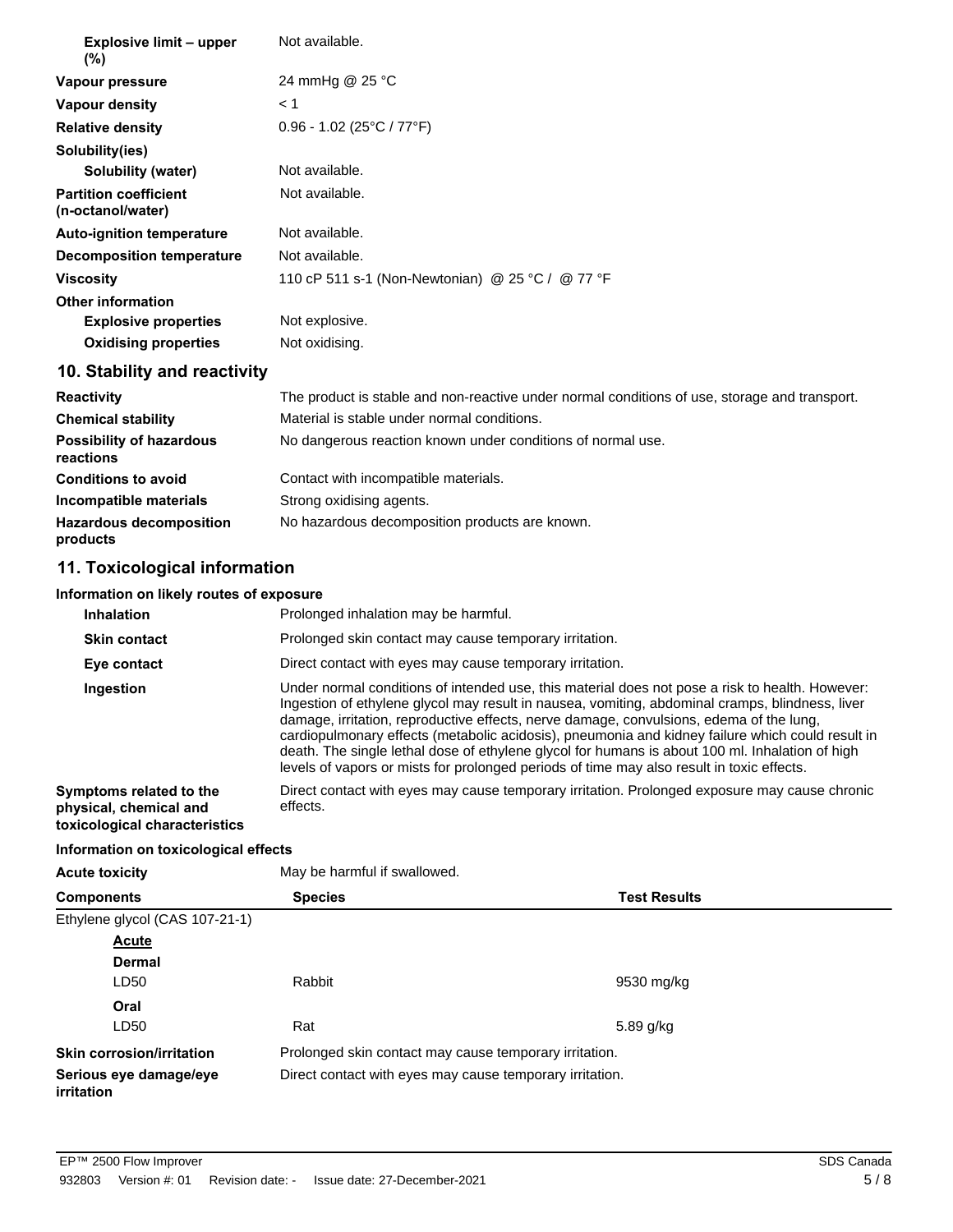#### **Respiratory or skin sensitisation**

| <b>Canada - Alberta OELs: Irritant</b>                |                                                                                                                                                                                                                                                                                                                                                                                                                                                                              |                                                                                                          |
|-------------------------------------------------------|------------------------------------------------------------------------------------------------------------------------------------------------------------------------------------------------------------------------------------------------------------------------------------------------------------------------------------------------------------------------------------------------------------------------------------------------------------------------------|----------------------------------------------------------------------------------------------------------|
| Ethylene glycol (CAS 107-21-1)                        |                                                                                                                                                                                                                                                                                                                                                                                                                                                                              | Irritant                                                                                                 |
| <b>Respiratory sensitisation</b>                      | No information available on the mixture. However, none of the components are classified in<br>respect of this hazard (or are present at a level below the concentration threshold for<br>classification).                                                                                                                                                                                                                                                                    |                                                                                                          |
| <b>Skin sensitisation</b>                             | No information available on the mixture. However, none of the components are classified in<br>respect of this hazard (or are present at a level below the concentration threshold for<br>classification).                                                                                                                                                                                                                                                                    |                                                                                                          |
| <b>Germ cell mutagenicity</b>                         | No information available on the mixture. However, none of the components are classified in<br>respect of this hazard (or are present at a level below the concentration threshold for<br>classification).                                                                                                                                                                                                                                                                    |                                                                                                          |
| Carcinogenicity                                       | No information available on the mixture. However, none of the components are classified in<br>respect of this hazard (or are present at a level below the concentration threshold for<br>classification).                                                                                                                                                                                                                                                                    |                                                                                                          |
| <b>ACGIH Carcinogens</b>                              |                                                                                                                                                                                                                                                                                                                                                                                                                                                                              |                                                                                                          |
| C11-C15 hydrocarbon solvent 1* (CAS Proprietary)      |                                                                                                                                                                                                                                                                                                                                                                                                                                                                              | A3 Confirmed animal carcinogen with unknown relevance to<br>humans.                                      |
| Ethylene glycol (CAS 107-21-1)                        |                                                                                                                                                                                                                                                                                                                                                                                                                                                                              | A4 Not classifiable as a human carcinogen.                                                               |
| Canada - Manitoba OELs: carcinogenicity               |                                                                                                                                                                                                                                                                                                                                                                                                                                                                              |                                                                                                          |
| Ethylene glycol (CAS 107-21-1)                        | C11-C15 hydrocarbon solvent 1* (CAS Proprietary)                                                                                                                                                                                                                                                                                                                                                                                                                             | Confirmed animal carcinogen with unknown relevance to humans.<br>Not classifiable as a human carcinogen. |
| <b>Reproductive toxicity</b>                          | No information available on the mixture. However, none of the components are classified in<br>respect of this hazard (or are present at a level below the concentration threshold for<br>classification).                                                                                                                                                                                                                                                                    |                                                                                                          |
| Specific target organ toxicity -<br>single exposure   | No information available on the mixture. However, none of the components are classified in<br>respect of this hazard (or are present at a level below the concentration threshold for<br>classification).                                                                                                                                                                                                                                                                    |                                                                                                          |
| Specific target organ toxicity -<br>repeated exposure | May cause damage to organs (kidneys) through prolonged or repeated exposure.                                                                                                                                                                                                                                                                                                                                                                                                 |                                                                                                          |
| <b>Aspiration hazard</b>                              | Not an aspiration hazard.                                                                                                                                                                                                                                                                                                                                                                                                                                                    |                                                                                                          |
| <b>Chronic effects</b>                                | Prolonged exposure may cause chronic effects.                                                                                                                                                                                                                                                                                                                                                                                                                                |                                                                                                          |
| <b>Further information</b>                            | Ingestion of ethylene glycol may result in nausea, vomiting, abdominal cramps, blindness, liver<br>damage, irritation, reproductive effects, nerve damage, convulsions, oedema of the lung,<br>cardiopulmonary effects (metabolic acidosis), pneumonia and kidney failure which could result in<br>death. The single lethal dose for humans is about 100 ml. Inhalation of high levels of vapour or<br>mists for prolonged periods of time may also result in toxic effects. |                                                                                                          |

# **12. Ecological information**

| <b>Ecotoxicity</b>                                | Harmful to aquatic life with long lasting effects. |                                                            |                                                                                                                                                                                            |
|---------------------------------------------------|----------------------------------------------------|------------------------------------------------------------|--------------------------------------------------------------------------------------------------------------------------------------------------------------------------------------------|
| <b>Components</b>                                 |                                                    | <b>Species</b>                                             | <b>Test Results</b>                                                                                                                                                                        |
| Sodium lauryl sulfate (CAS 151-21-3)              |                                                    |                                                            |                                                                                                                                                                                            |
| <b>Aquatic</b>                                    |                                                    |                                                            |                                                                                                                                                                                            |
| Acute                                             |                                                    |                                                            |                                                                                                                                                                                            |
| Crustacea                                         | <b>LC50</b>                                        | Water flea (Daphnia magna)                                 | 8.4 - 11 mg/l, 48 hours                                                                                                                                                                    |
| Persistence and degradability                     |                                                    | No data is available on the degradability of this product. |                                                                                                                                                                                            |
| <b>Bioaccumulative potential</b>                  |                                                    |                                                            |                                                                                                                                                                                            |
| Partition coefficient n-octanol / water (log Kow) |                                                    |                                                            |                                                                                                                                                                                            |
| Ethylene glycol (CAS 107-21-1)                    |                                                    | $-1.36$                                                    |                                                                                                                                                                                            |
| Sodium lauryl sulfate (CAS 151-21-3)              |                                                    | 1.6                                                        |                                                                                                                                                                                            |
| <b>Mobility in soil</b>                           | No data available.                                 |                                                            |                                                                                                                                                                                            |
| Other adverse effects                             |                                                    |                                                            | No other adverse environmental effects (e.g. ozone depletion, photochemical ozone creation<br>potential, endocrine disruption, global warming potential) are expected from this component. |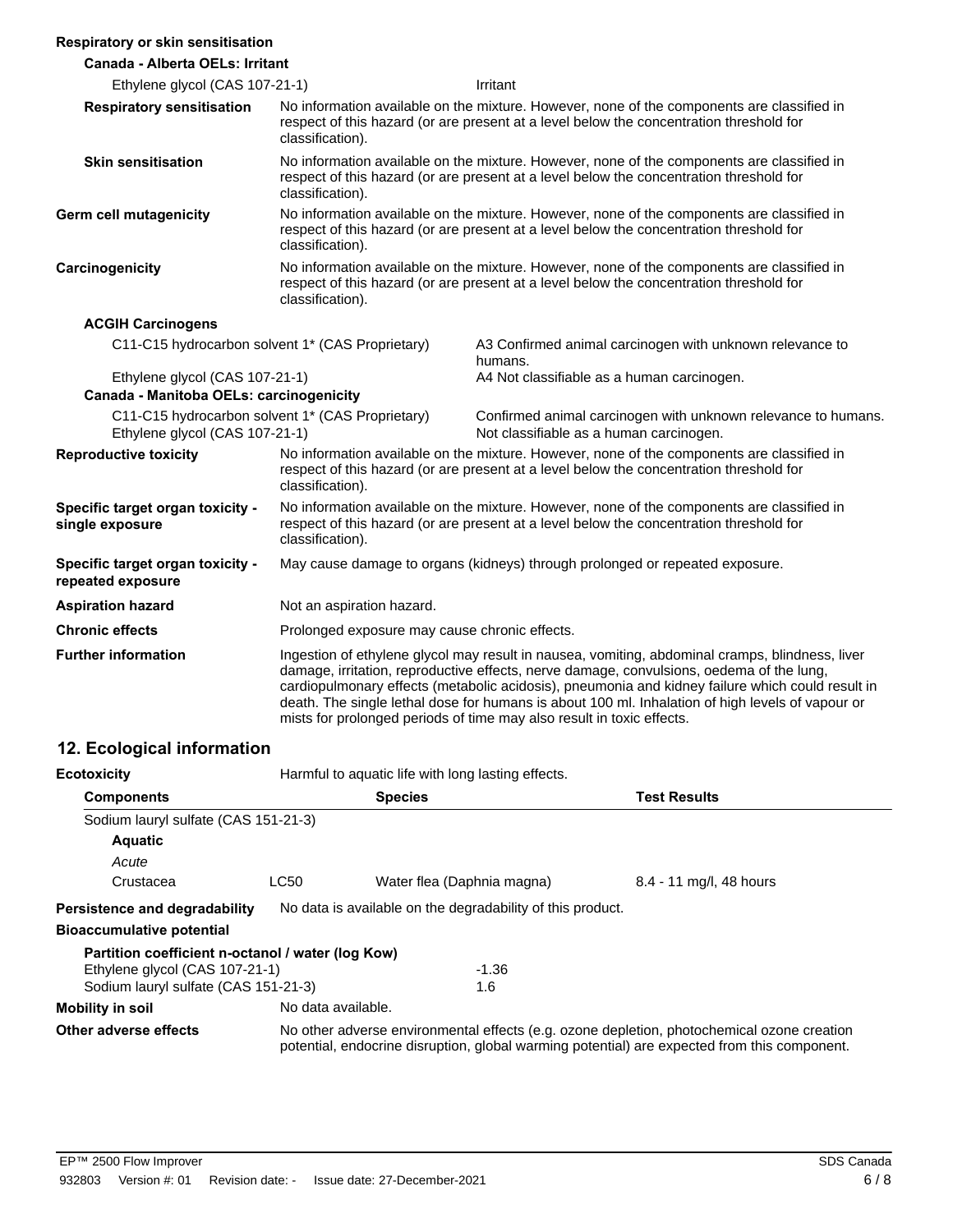## **13. Disposal considerations**

| <b>Disposal instructions</b>             | Collect and reclaim or dispose in sealed containers at licensed waste disposal site. Do not allow<br>this material to drain into sewers/water supplies. Do not contaminate ponds, waterways or ditches<br>with chemical or used container. Dispose of contents/container in accordance with<br>local/regional/national/international regulations. Waste material from this product should not be<br>exposed to waste streams or sumps containing any concentration of hydrocarbon. This will cause<br>formation of gelled substances that may plug pipes. |
|------------------------------------------|-----------------------------------------------------------------------------------------------------------------------------------------------------------------------------------------------------------------------------------------------------------------------------------------------------------------------------------------------------------------------------------------------------------------------------------------------------------------------------------------------------------------------------------------------------------|
| Local disposal regulations               | Dispose in accordance with all applicable regulations.                                                                                                                                                                                                                                                                                                                                                                                                                                                                                                    |
| Hazardous waste code                     | The waste code should be assigned in discussion between the user, the producer and the waste<br>disposal company.                                                                                                                                                                                                                                                                                                                                                                                                                                         |
| Waste from residues / unused<br>products | Dispose in accordance with local regulations. Empty containers or liners may retain some product<br>residues. This material and its container must be disposed of in a safe manner (see: Disposal<br>instructions).                                                                                                                                                                                                                                                                                                                                       |
| Contaminated packaging                   | Since emptied containers may retain product residue, follow label warnings even after container is<br>emptied. Empty containers should be taken to an approved waste handling site for recycling or<br>disposal.                                                                                                                                                                                                                                                                                                                                          |

## **14. Transport information**

### **TDG**

Not regulated as dangerous goods.

# **IATA**

Not regulated as dangerous goods.

# **IMDG**

Not regulated as dangerous goods.

**Transport in bulk according to** Not established. **Annex II of MARPOL 73/78 and the IBC Code**

## **15. Regulatory information**

**Canadian regulations**

This product has been classified in accordance with the hazard criteria of the HPR and the SDS contains all the information required by the HPR.

HMIRA Registry Number 11771

WHMIS Trade Secret Registration Filing Date: 2017-09-06

WHMIS Trade Secret Decision Granted Date: YYYY-MM-DD

## **Controlled Drugs and Substances Act**

Not regulated. **Export Control List (CEPA 1999, Schedule 3)** Not listed. **Greenhouse Gases** Not listed. **Precursor Control Regulations** Not regulated. **International regulations Stockholm Convention** Not applicable. **Rotterdam Convention** Not applicable. **Kyoto Protocol** Not applicable. **Montreal Protocol** Not applicable. **Basel Convention** Not applicable. **International Inventories** Country(s) or region Inventory name **Country in the Country of Country (yes/no**)<sup>\*</sup>

Australia Australian Inventory of Industrial Chemicals (AICIS) Yes